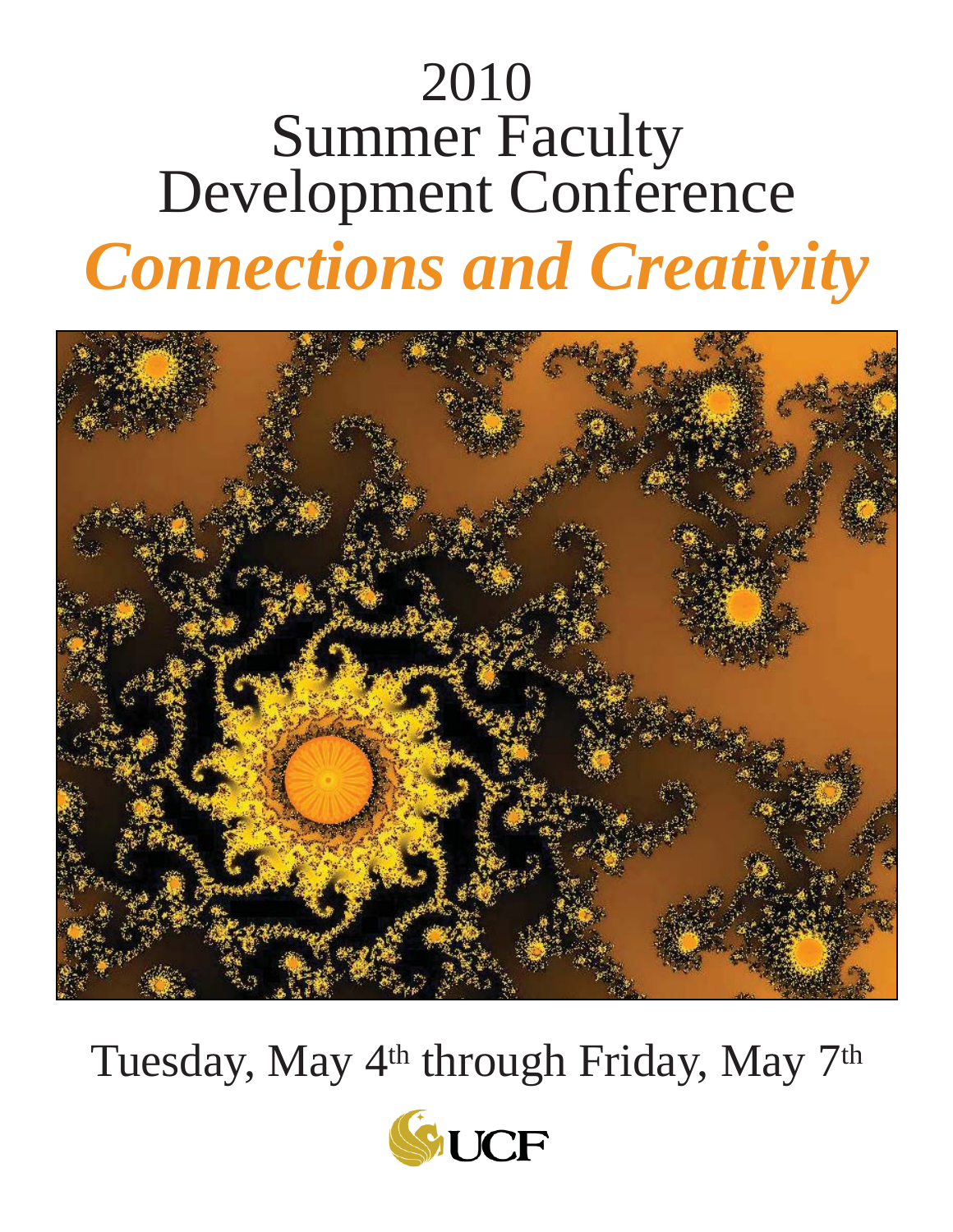# *2010 UCF Summer Faculty Development Conference*

# **Welcome**

Welcome to the 2010 Summer Faculty Development Conference. Support staff from Assessment and Planning, Diversity Initiatives, Faculty Center, Service-Learning, Internships, Information Fluency, International Studies, Libraries, Operational Excellence and Assessment Support, Center for Distributed Learning, and the Office of Instructional Resources will be available to assist you.

When not attending sessions, participants may use the following rooms to share experiences from various sessions and to work on projects: CL1-105, 107, 109, 112, 113, 117, 119, 206, 301, 303, 318, 319, Faculty Multimedia Center (202), and the Faculty Center (207).

Many thanks to the Summer Conference Planning Committee members for their contributions to this year's experience. Please contact any of them for help or suggestions.

- Angel Cardec, Director, International Studies
- Tace Crouse, Director, Karen L. Smith Faculty Center for Teaching and Learning
- Sheri Dressler, Director, Office of Experiential Learning
- Charles Dziuban, Co-Director, QEP/Information Fluency Initiative
- Linda Futch, Lead Instructional Designer, Center for Distributed Learning
- Valarie King, Director, Office of Diversity Initiatives
- Hank Lewis, Coordinator, Academic Support, Information Fluency Initiative
- Eric Main, Assistant Director, Karen L. Smith Faculty Center for Teaching and Learning
- Martha Marinara, Director, QEP/Information Fluency Initiative
- Donnie Merritt, Assistant Director, Office of Instructional Resources
- Jimmy Moore, Coordinator for Assessment, Student Development and Enrollment Services
- Ryan Retherford, Coordinator for the Faculty Multimedia Center, Office of Instructional Resources
- Meg Scharf, Associate Director for Public Services, UCF Libraries
- **Barbara Thompson, Assistant Director, Office of Diversity Initiatives**
- Kerry Welch, Associate Vice President, Student Development and Enrollment Services
- Dianna (Dede) Wilson-Mosley, Coordinator, International Studies
- Kevin Yee, Assistant Director, Karen L. Smith Faculty Center for Teaching and Learning
- Amy Zeh, Program Director for Service Learning, Office of Experiential Learning

# **Our Keynote Speaker**



Joseph F. Trimmer is Professor of English and Director of the Virginia B. Ball Center for Creative Inquiry at Ball State University in Muncie, Indiana. The author of numerous articles on literature, culture and literacy, Professor Trimmer's books include *The National Book Award for Fiction: The First Twentyfive Years* (1978); *Understanding Others: Cultural and Cross-Cultural Studies and the Teaching of Literature* (1992); and *Narration As Knowledge: Tales of the Teaching Life* (1997). His textbooks include *Writing With a Purpose*, 14th edition (2004); *The River Reader* 10th edition (2011); *eFICTIONS* (2002); and *Sundance Introduction to Literature* (2007). Professor Trimmer has also worked on twenty documentary films for PBS—including the six-part series, *Middletown* (1982), which was nominated for ten Emmys and won first prize at the Sundance Film Festival. Each year, the Virginia Ball Center, which Professor Trimmer directs, sponsors four interdisciplinary, collaborative, community based seminars which research, design and create projects such as theatrical productions, museum exhibits, books and films.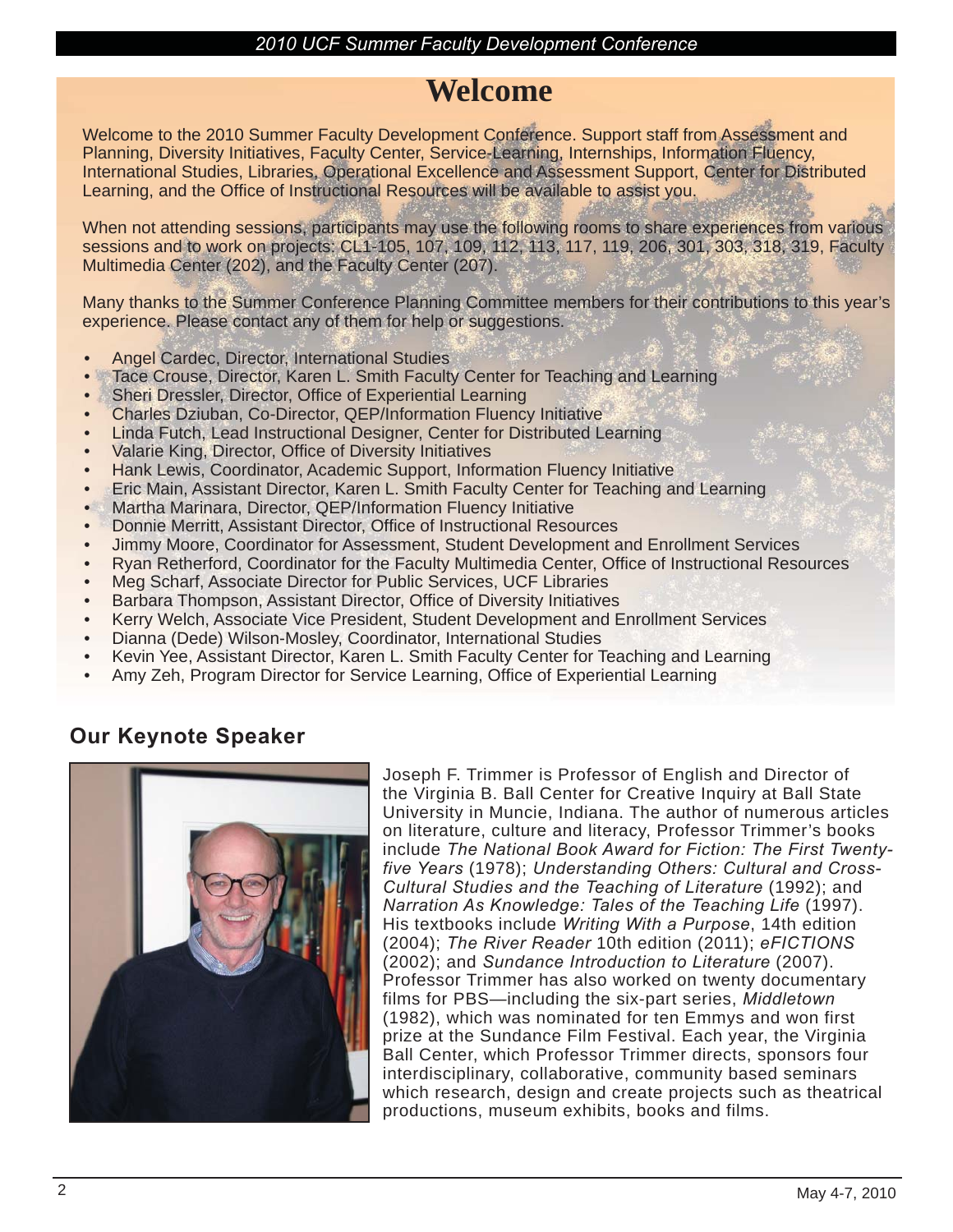# *Tuesday, May 4, 2010*

*When one tugs at a single thing in nature, he finds it attached to the rest of the world. - John Muir*

#### **8:00-8:30 Registration and Creativity Café ►***Pegasus Ballroom Music and dance lessons by Salsa Knights, part of Latin Rhythm Freya Marquez and Jordan Almazan co-captains*

# **8:30-9:00 Conference Welcome and Introductions ►***Pegasus Ballroom*

- Terry Hickey, Provost
- Maribeth Ehasz, Vice President, Student Development and Enrollment Services
- Diane Chase, Vice Provost for Academic Affairs
- Alison Morrison-Shetlar, Vice Provost and Dean of Undergraduate Studies

#### **9:00-10:15 Reinventing the Classroom: Creativity in Teaching and Learning ►***Pegasus Ballroom*

*Dr. Joseph F. Trimmer, Professor of English, Ball State University, and Director of the Virginia B. Ball Center for Creative Inquiry*

## **10:15-10:30 Break**

## **10:30-11:30 Workshops**

## **A. Creativity and Connections: A Workshop with Joe Trimmer ►***Pegasus Ballroom*

Participants should bring a one-page draft that answers the questions:

- In what ways is your project collaborative?
- To what extent is your project interdisciplinary?
- To what extent is your curricular innovation project-driven?
- In what ways is it community-based?

# **B.** Social Change Model: Leadership for a Better World ▶ CL1-309

## *Edwanna Andrews and Stacey Malaret, Student Development and Enrollment Services*

You've heard of the Social Change Model, but you may not feel like you have a clear understanding. In this session you will learn more about the 7 C's, and how you might apply them to the work that you do at UCF. This presentation will provide you with realistic ways you can encourage social change in students by infusing a few key concepts into an existing curriculum or program.

## **11:30-12:45 Lunch on your own**

# **12:45-1:15 Track Organizational Meetings**

**1:15-1:30 Break**

**...additional Tuesday sessions on the next page**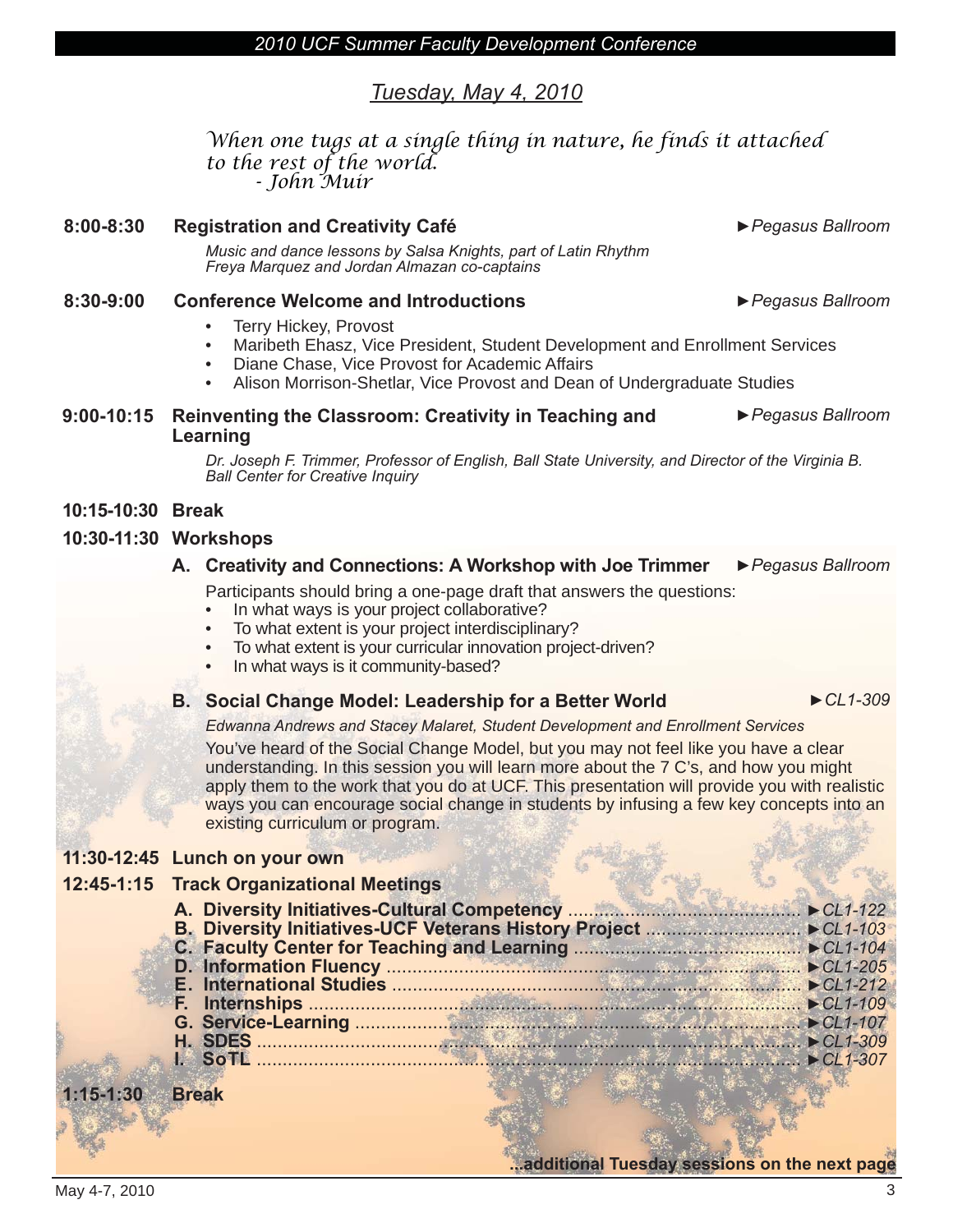# **1:30-2:30 Workshops**

# **A. Leading Change Through Assessment ►***CL1-104*

*Patrice (Pat) Lancey and Divya Bhati, Operational Excellence and Assessment Support*

How do you know that your students are learning the key concepts in your course and that you are creating an environment that enhances their learning? This active session will provide an overview of assessment, describe the necessary components and illustrate its value and benefits. Join us as we discuss where to start with assessment—what would be useful for you to learn more about—and see how this process connects to the framing of student learning outcomes and measures that yield the evidence for change.

# **B. Defining the Globally Educated Student <b>Educated Student Educated Student Educated Student Educated Student Educated Student Educated Student Educated Student Educated Student Educated Student Educate**

*Angel Cardec, International Studies, and Tace Crouse, Faculty Center* This session is a roundtable discussion about minimum learning expectations from all graduating UCF students, as well as those taking part in study abroad programs.

# **C. Publishing your SoTL Research ►***CL1-307*

#### *Elizabeth Grauerholz, College of Sciences*

This session will offer criteria and suggestions for successfully getting your SoTL research in a peer-reviewed publication.

# **D. Internship Best Practices: Criteria for Success ►***CL1-109*

#### *Sheri Dressler and Amanda Pacheco, Experiential Learning*

We will review and discuss recognized best practices for internship courses, using approved university-wide criteria for quality experiences. Discussion will also include getting started, strategies for building workable processes and solutions for common problems.

# **E. Service-Learning: The Basics ►***CL1-107*

## *Melody Bowdon, College of Arts and Humanities*

This session is a primer for newcomers to service-learning or for faculty who want to refresh their knowledge of service-learning fundamentals. Come and hear what servicelearning is all about and how it might fit with your curriculum.

# **2:30-2:45 Break**

# **2:45-3:45 Workshops**

# **A. Assessing Student Learning: Strategies and Techniques ►***CL1-104*

## **Bernadette Jungblut, Office of Data and Analyses**

What are the best strategies and techniques for assessing student learning? That depends.... Join us for a brainstorming session about multiple methods for assessing student learning and a follow-up discussion about the most effective strategies and techniques for different types of objectives and student learning outcomes. Also highlighted will be why the context of student learning matters, and the best assessment practices for different learning environments.

# **B.** Get What You Need @ the UCF Libraries ▶ CL1-218

*Michael Arthur and Kristine Shrauger, UCF Libraries*

The Interlibrary Loan and Document Delivery Services has been working to provide faster and easier access to materials throughout Florida and the country. Find out how to easily submit requests for items that you need to help you with your research. Acquisitions and Collections Services acquires monographs and serials in all formats. We will provide information on how the library can get you what you need.

# **...additional Tuesday sessions on the next page**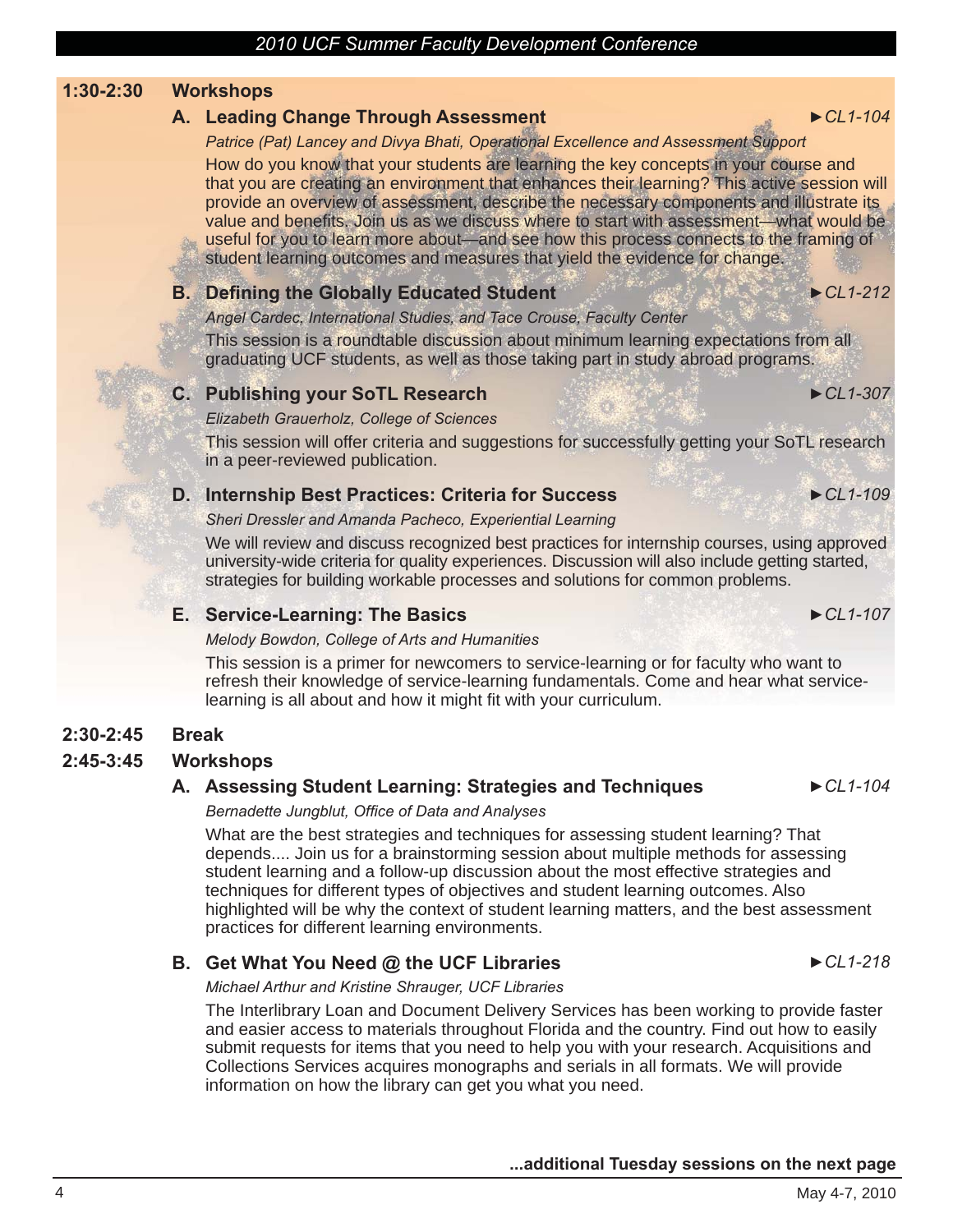# **C. The Role of the Faculty in Global Education ►***CL1-212*

*Ida Cook, College of Sciences*

This session will be a discussion of realistic ideas about how to engage faculty effectively in the UCF process of internationalization, as well as the challenges for faculty involvement in the process.

# *Wednesday, May 5, 2010*

*Only connect! That was the whole of her sermon. Only connect the prose and the passion, and both will be exalted, and human love will be seen at its height. Live in fragments no longer. - E M Forster*

# **8:00-8:30 Creativity Café ►***CL1-104 Lobby*

*Acoustic music with Paul Smithson, College of Arts and Humanities*

# **8:45-9:45 Workshops**

# **A. Engaging and Sustaining Information Fluency (IF) with Science Students**

*Pam Thomas and Linda Walters, College of Sciences*

The Biology department has received two IF Enhancement Grants. The first was to add IF learning objectives to the general biology curriculum and the second to track progress into upper division classes. Hear about the findings and how you can incorporate IF skills into your classes.

# **B.** Research Designs: the Good, the Bad, and the Ugly ▶ CL1-307

Bernadette Jungblut, Office of Data and Analyses, and Dahlia Forde, Faculty Center

Do you have a Scholarship for Teaching and Learning (SoTL) research question in need of a research design? Join us for an overview of several different ways to set up and implement your SoTL study.

# **C. Communicating Between Cultures ►***CL1-122*

## *Kimiko Akita, College of Arts and Humanities*

This session is designed to introduce participants to aspects of intercultural communication. Basic information about intercultural communication (verbal and nonverbal) and chronemics (cultural time) will be provided. Further, participants will engage in various interactive exercises in order to experience unfamiliar cultures and communication challenges with strangers. The activities will include role-playing in a Japanese tea ceremony, competing with a calculator against an abacus master, and learning the cultural meaning of Japanese line-dancing. Emphasis is on gaining an appreciation of another culture in a way that deconstructs and demystifies differences and diminishes the tendency we often have to exoticize the "other."

# **D. Autonomy, Mastery, and Purpose—the True Motivators**  $\epsilon$  **<b>EL1-308**

*Tace Crouse, Faculty Center, and Ali Korosy, College of Arts and Humanities*

*Drive* yourself to this session to discuss author Dan Pink's interpretations of the research on what motivates us. He advocates that "the secret to high performance and satisfaction-at work, at school, and at home—is the deeply human need to direct our own lives, to learn and create new things, and to do better by ourselves and our world." Leave with strategies you can apply in your classes. Five participants will "win" a copy of the book, Drive.

**...additional Wednesday sessions on the next page**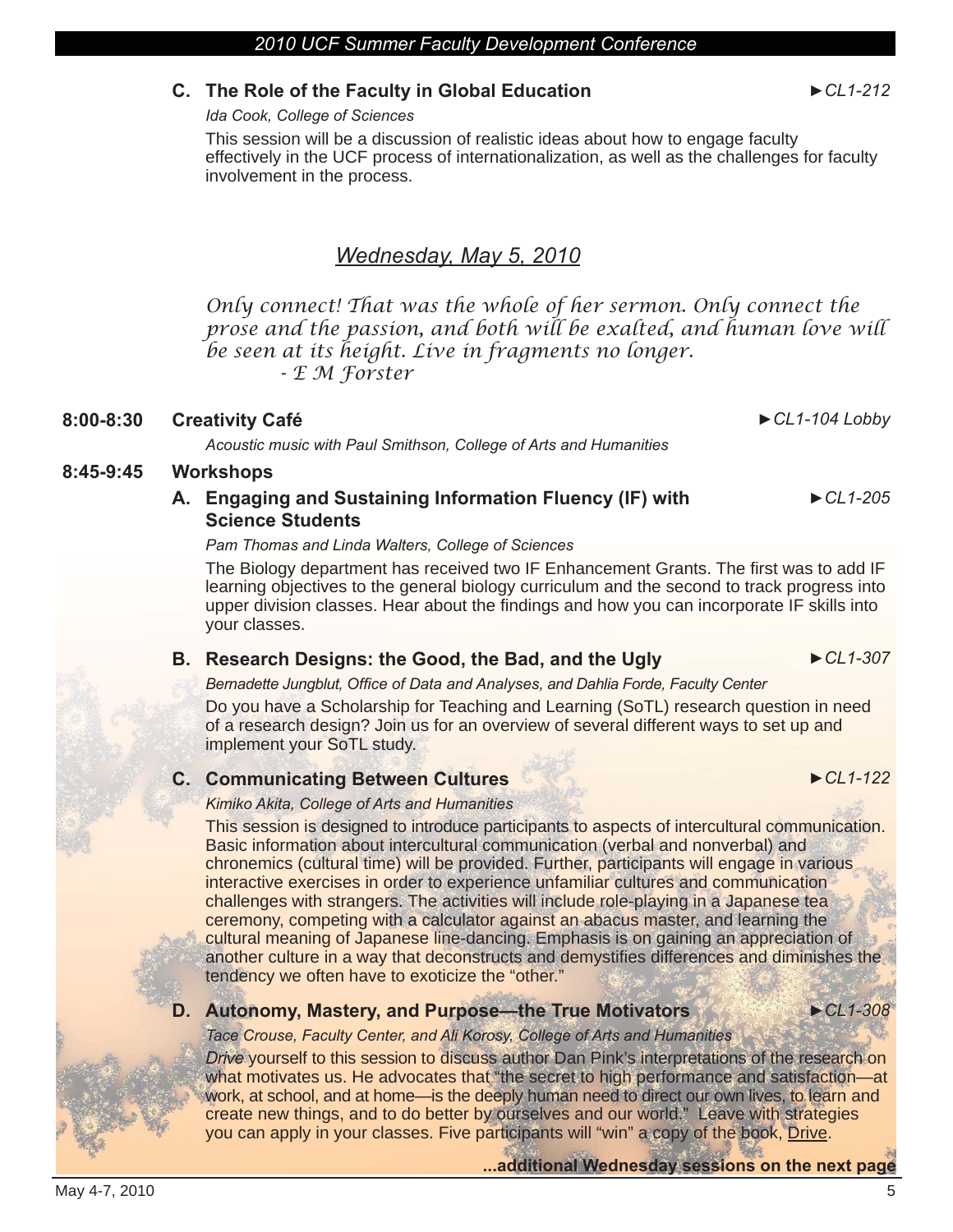### **E. The iPod Generation: Civility and Classroom Management Issues**

*Alisha Janowsky, College of Sciences; Jennifer Wright, Student Development and Enrollment Services; and Reid Oetjen, College of Health and Public Affairs*

This interactive workshop will discuss ways that many of our students lack civility in the classroom and strategies to correct or prevent uncivil behavior. Participants will have a chance to write and examine specific syllabus policies.

# **F. Global Classroom Part I: Choosing the Right Technology** *►CL1-218*

#### *Kevin Yee, Faculty Center*

We will discuss how to approach the selection of the collaboration technology that fits best with what you want to accomplish in your Global Classroom, as well as your level of comfort with it. The main purpose of the session will be to discuss how to think about the technology, best practices, what's positive and negative about the technology and what to avoid.

# **G. High-Tech, High-Touch Service-Learning** *►CL1-220*

#### *Trae Stewart, College of Education*

This session will present a model for infusing service-learning into courses through a completely virtual interface. Attendees will see the web-based model, including modules, synchronous video applications, and final student projects. Brainstorming about additional applications beyond the current model's content will conclude the session.

# **9:45-10:00 Break**

## **10:00-11:00 Workshops**

# **A. After College Use of Learned Skills** *►CL1-205*

*Ken Teter, Burnett School of Biomedical Sciences, and Heather Engleking, Career Services*

In 2007/2008 the Department of Molecular Biology and Microbiology and Career Services initiated the Program of Undergraduate Research (PURE). The goals of PURE are enhancing student laboratory skills, augmenting communication skills, improving comprehension of primary literature, increasing awareness of career opportunities, and ensuring student success in applying to post-graduate/job programs. Learn how the program was set up, the results, and how you can start a similar program in your discipline.

# **B. Tegrity: What is it and How Might I Use it?** *►CL1-202*

**Ryan Retherford, Office of Instructional Resources** 

Come in to get a live demonstration of the Tegrity integration being rolled out in select classrooms here at UCF. We will be demonstrating the process of capturing your lectures using Tegrity. There will be a live demonstration followed by a question and answer session and an opportunity to get your hands on the recording technology.

# **C. Get to Know SharePoint Part I** *►CL1-309*

#### *David Pavlonnis and Charles Norburn, Student Development and Enrollment Services*

The next generation in high tech workspaces for higher education, SharePoint is a collection of products and software elements that includes, among a growing selection of components, web browser based collaboration functions, process management modules, search modules, and a document-management platform. SharePoint can be used to host web sites that access shared workspaces, information stores and documents, as well as host defined applications such as wikis and blogs. This introduction and/or training will include SharePoint consultants.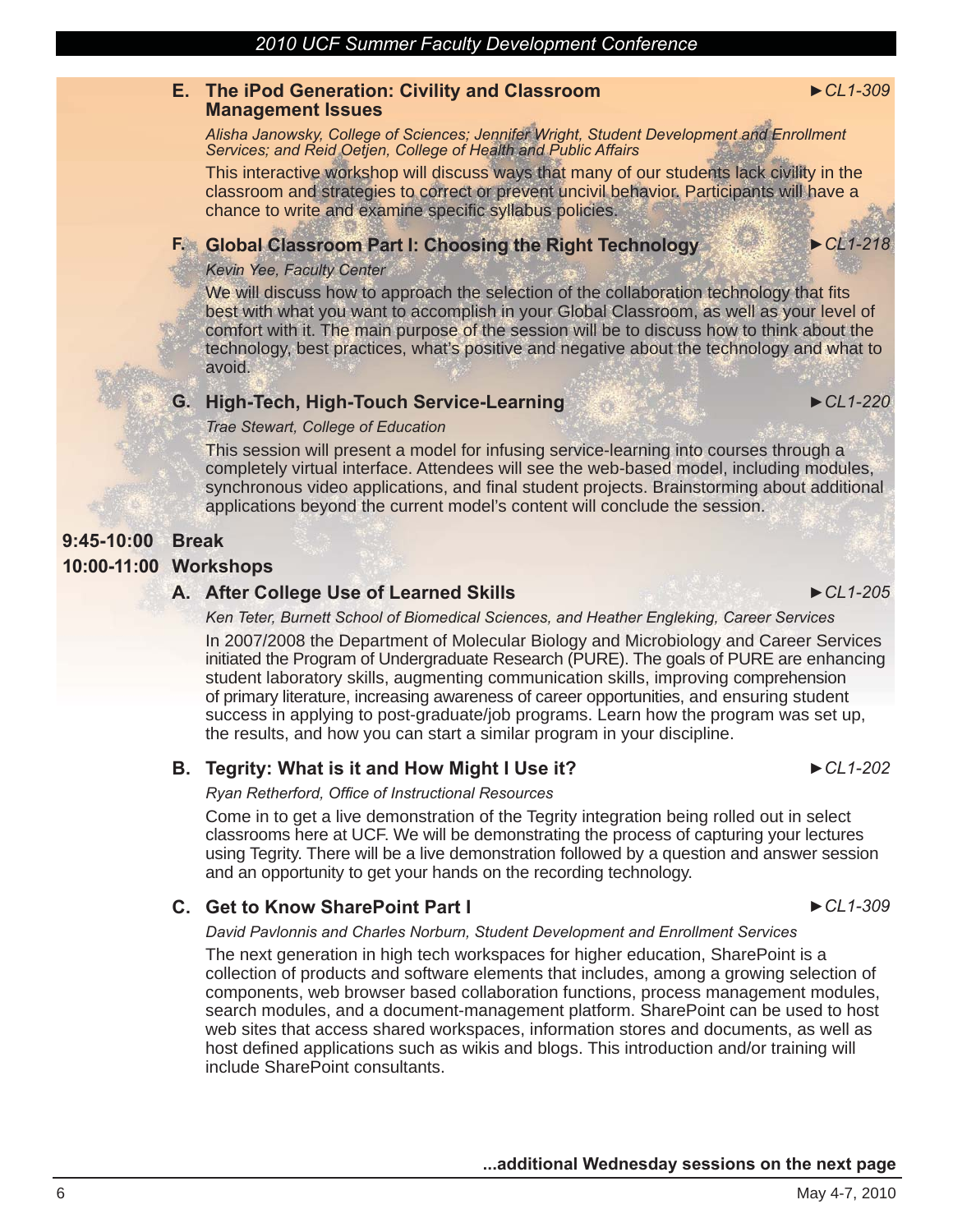#### **D. Writing for Professional Publication: Practical Suggestions for Preparing Academic Manuscripts**

#### *Elizabeth Grauerholz, College of Sciences, and Jeff Kaplan, College of Education*

Discussion will center on practical suggestions and advice for developing "habits of academic inquiry" to assist in preparing manuscripts for professional publication. Once a manuscript is ready for submission, we will discuss actions to ensure greater likelihood of acceptance as well as stages in the editorial process and insights into the editor's role and decision-making process.

# **E. Large on On Line = Large and In Charge ►***CL1-308*

*Alisha Janowsky, College of Sciences; Amy Sugar, Instructional Designer; Barbara Moore, College of Business; and Iryna Malendevych, College of Health and Public Administration*

This session will focus on the challenges of teaching large classes (75-plus students per section) in the online environment. Web vets of such courses will provide their insights, successes, and challenges and an instructional designer from CDL will be available to answer technical questions.

# **F. Global Classroom Part II: Demonstrations of Collaborative Technologies**

## **Don Merritt, Office of Instructional Resources**

This session involves a demonstration of the use of different collaboration technologies for your Global Classroom including Adobe Connect, Tegrity, video conferencing and social media, as well as the level of support that would be expected for these technologies at UCF.

#### **G.** Learning Through Experience: Reflection in Experiential **Learning ►***CL1-109*

# *Sheri Dressler and Ulla Isaac, Experiential Learning*

We will design a reflection process appropriate for the context, setting and learning outcomes associated with internship experiences. We will also discuss ways to mentor and monitor reflection throughout the course and use reflection for planning, relevant competency development, and assessment.

# **11:00-11:15 Break**

# **11:15-12:15 Workshops**

# **A. Ethical and Moral Issues in Knowledge Sharing ►***CL1-205*

*Nancy Stanlick and Michael Strawser, College of Arts and Humanities*

Ethical and moral decisions are made by faculty, staff and students every day. As educators, we must correctly model the ethical use of information and assist students in learning to do the same. Learn about the many "ethics activities" on the UCF campus and how to imbed ethics and IF into your classes in a creative and effective way.

# **B. Who's Citing You? ►***CL1-218*

## *Ven Basco, UCF Libraries*

Track who is citing your published articles! What options are available for citation tracking? The library subscribes to Web of Science and other databases that provide this information.

# **C. Get to Know SharePoint Part II: User Applications ►***CL1-309*

*David Pavlonnis and Charles Norburn, Student Development and Enrollment Services*

This roundtable discussion will focus on sharing ideas for utilizing SharePoint, the next generation in high tech workspaces for higher education, within your respective classroom or program. [see "Get to Know SharePoint Part I", 10:00 a.m. for more information]

# **...additional Wednesday sessions on the next page**

*►CL1-307*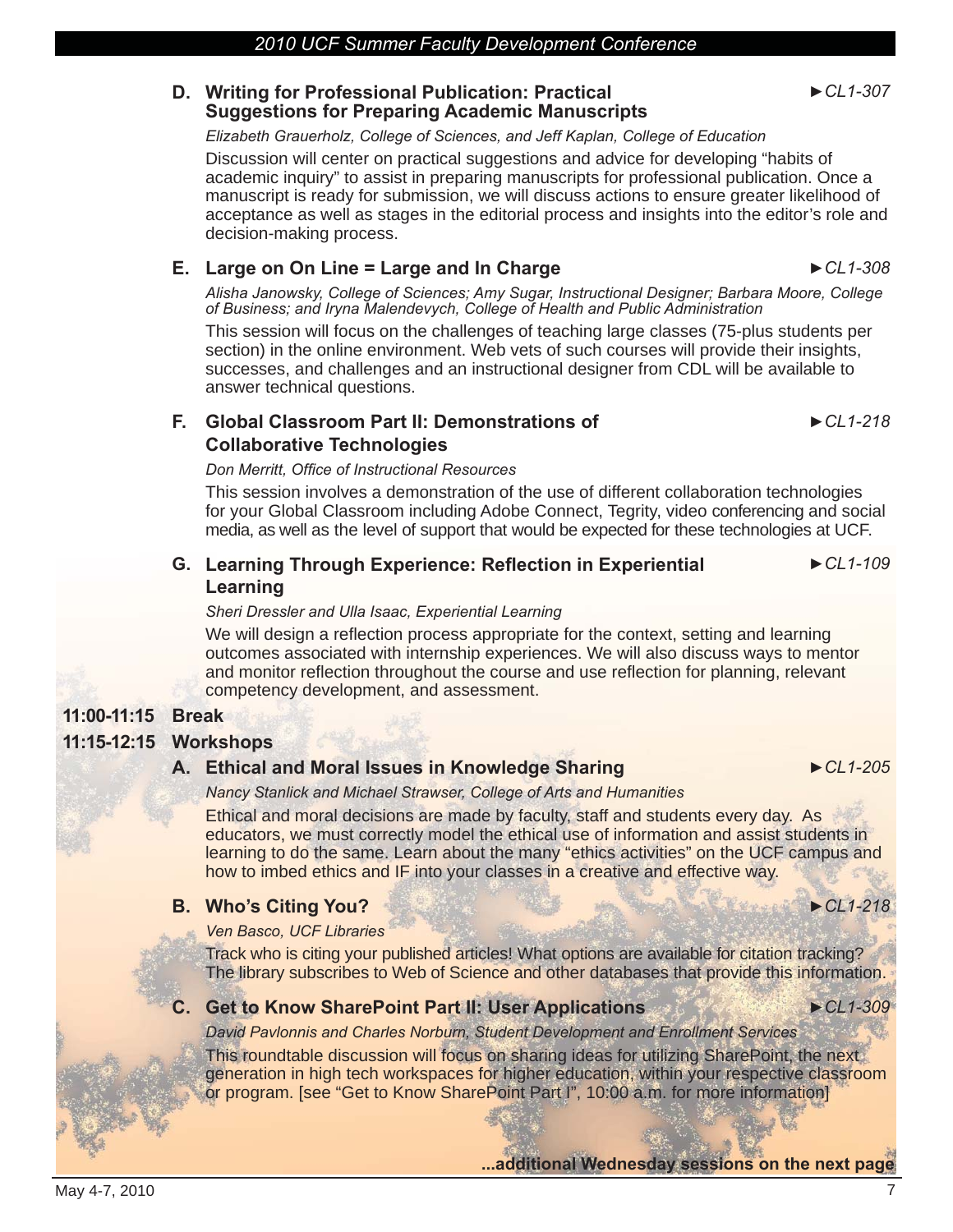# **D. Teaching to the Exceptional: SDS, Athletics, and the Uber-Motivated**

*Martin Dupuis, Burnett Honors College; Mark Gumble, Academic Services for Student-Athletes; Pam Rea, Student Disability Services; and Pam Thomas, College of Sciences*

In all classes there are a variety of exceptional students whose educational or procedural needs vary. This situation becomes amplified as the class sizes grow ever larger. Join this discussion for ideas on meeting the diverse needs of exceptional students in your classes.

# **E. Using Internationalization Strategies for Challenging the Student Into Learning**

#### *Ali Korosy, College of Arts and Humanities*

Education theories suggest that a certain level of challenge or struggle, combined with a safe and supportive environment, is beneficial for educational development. This session involves a discussion of how to use internationalization strategies (from language skills to technology to meditation) to create a challenging environment that fosters student intellectual development.

# **F. Poetry Writing Workshop (or, The Ouija Board of Your Mind)**

**►***CL1-220*

**►***CL1-307*

**►***CL1-212*

#### *Terry Thaxton, College of Arts and Humanities*

Join us for a refreshing and invigorating session where poet Terry Thaxton, Director of the Literary Arts Partnership at UCF, will offer clear and helpful ways to spark your imagination with words. Come with pen or pencil and scraps of paper. Terry leads poetry workshops at nursing homes, elementary schools, prisons, and treatment facilities throughout central Florida.

# **G. Assessment and Learning Outcomes in Experiental Learning**

*►CL1-109*

## *Sheri Dressler, Experiential Learning*

We will review national research results on student learning outcomes from participation in experiential learning and discuss strategies and models for assessment.

#### **12:15-12:45 All participants are invited to attend a demonstration of an Ethics Bowl Competition. Please use the half hour to obtain your lunch and return to CL1-104 by 12:45.**

# **12:45-1:45 Brown Bag Lunch – Ethics Bowl Competition** *►CL1-104*

#### *Moderator*: Michael Strawser

*Researchers*: Sasha Brodsky, Amber Dukes, Aaron Godwin, Rachel King, and Mario Pita. Their advisor is Kim Schneider.

*Eth-X-Men*: Cooper Brinson, Chris Byron, Rose Crutcher, Alexander Kaplan, Korey Lane, and Audra Robitaille. Their advisor is Madi Dogariu.

As part of the Core Commitments projects, a local UCF Ethics Bowl competition was established in 2008 using the guidelines and cases published by the Association for Practical and Professional Ethics. The Ethics Bowl is like a team debate, in which teams compete against each other by arguing for ethical positions on contemporary moral issues. In this demonstration the two finalists from this year's 5th UCF Ethics Bowl will be participating. The teams are the "Eth-X-Men" from the Burnett Honors College and the Department of Philosophy, and the "Researchers" from the Student Undergraduate Research Council.

## **1:45-2:00 Break**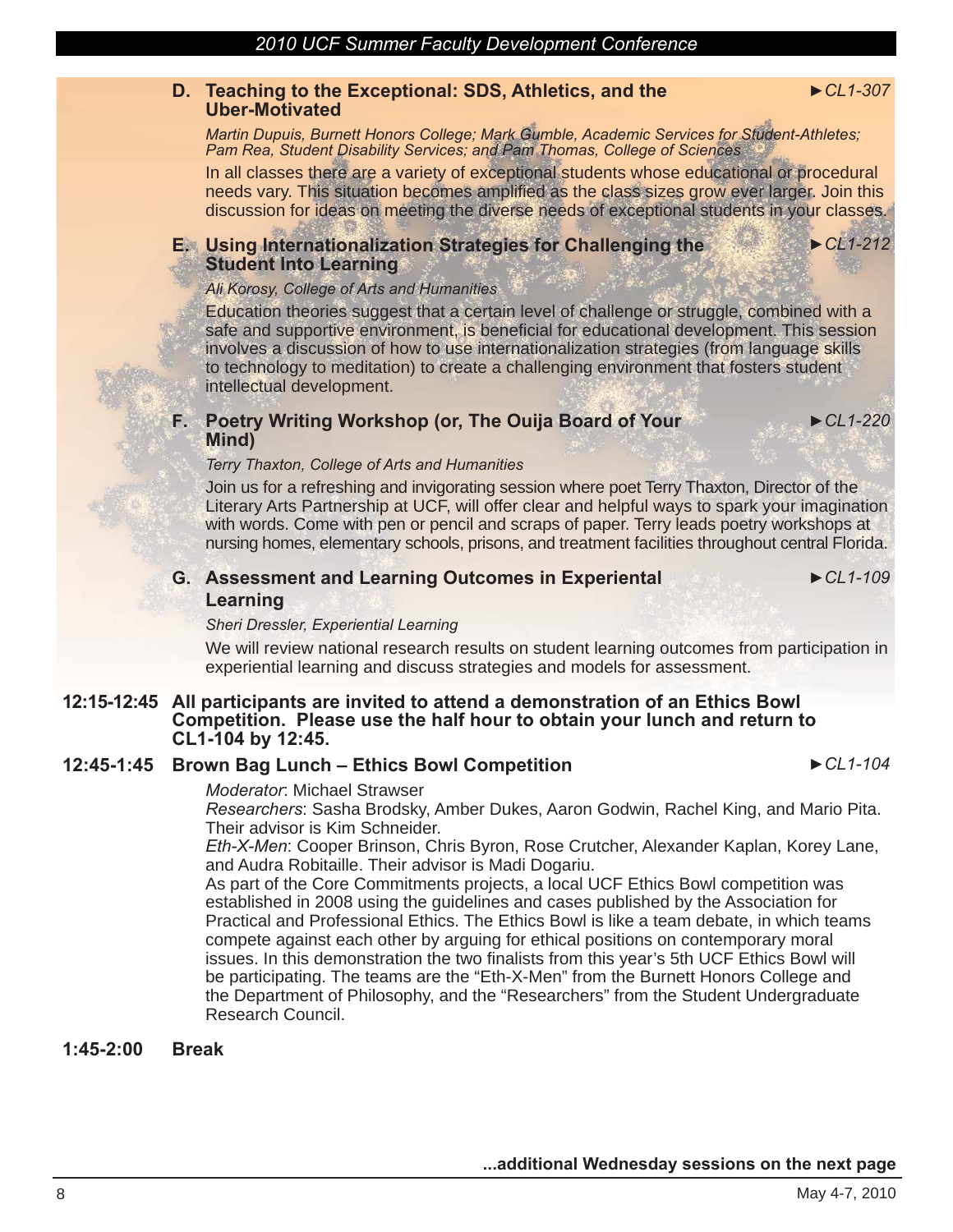# **2:00-3:00 Workshops**

# **A. Project Access: Hands-On Experience with Freedom of Information Act**

*Rick Brunson, College of Sciences, and Robert Kenny, College of Arts and Humanities* Learn about the importance of the Freedom of Information Act and utilizing it in your research and teaching.

# **B.** Fully Utilizing Multimedia Classrooms ▶ CL1-220

# **Ron Slaughter, Office of Instructional Resources**

Many classrooms at UCF are equipped with multimedia projection systems. Learn to improve classroom instruction by fully utilizing these systems. This session will introduce you to the technology available and help you get the most from these systems. See how you can enhance your classroom presentations and deliver more dynamic instruction to your students. Hands-on experience with the equipment, as well as opportunities for more personalized training will be available.

# **C. The Art of Making a Module—Putting it Together! ►***CL1-218*

## *Steven Chicurel, College of Arts and Humanities*

Participants in this session will discuss how to bring to life an internationalization module, inspired by the music of Stephen Sondheim and under the direction of Steven Chicurel.

# **D.** Excursion to the Arboretum ► Portable 525, behind HEC 3 and CREOL

*Martin Haux, Horticulturist for the UCF Arboretum, and Tina Richards, UCF Environmental Initiative and Arboretum* 

You will be lead on a guided tour to showcase the Themed Landscapes of the UCF campus. Landscapes including Mediterranean, African, Fire-wise, Florida natives/ butterflies, the Community Garden and many others will be discovered in a short walk around campus. Join us as we connect and understand our local environment and cover how faculty can utilize these resources in their classes. Please sign up for the tour at the Faculty Center or send an email to emain@mail.ucf.edu.

*Systems thinking is a discipline for seeing wholes. It is a framework for seeing interrelationships rather than things, for seeing patterns of change rather than static "snapshots." It is a set of general principles—distilled over the course of the twentieth century, spanning fields as diverse as the physical and social sciences, engineering, and management.... During the*  last thirty years, these tools have been applied to understand a wide range *of corporate, urban, regional, economic, political, ecological, and even psychological systems. And systems thinking is a sensibility —for the subtle interconnectedness that gives living systems their unique character. - Peter Senge*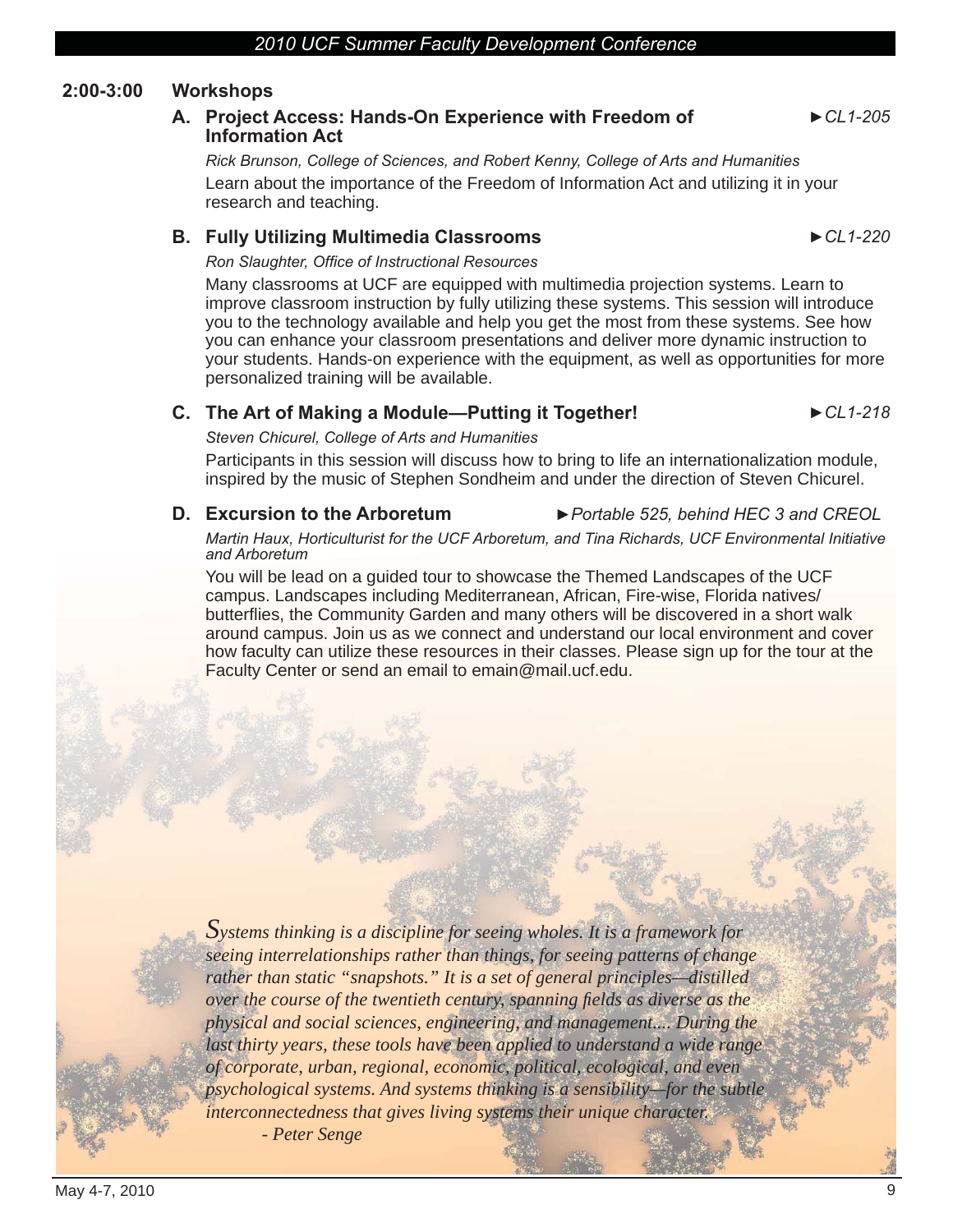# *Thursday, May 6, 2010*

*Creativity is the ability to see relationships where none exist. - George Disch*

# **8:00-8:30 Creativity Café ►***CL1-104 Lobby*

*Juggling with Jay Brophy, College of Sciences*

# **8:45-9:45 Workshops** *►CL1-205*

# **A. Sustainability of IF on the UCF Campus**

*Martha Marinara, College of Arts and Humanities; Chuck Dziuban, Research Initiative for Teaching Effectiveness; and Hank Lewis, Undergraduate Studies*

Learn about sustainability of the IF Initiative at UCF. Emphasis will be placed on the \$1,000 Enhancement Grants for 2010-2011.

# **B. Conducting Your SoTL Literature Review ▶ CL1-307**

# *David Boote, College of Education*

The literature review impacts all phases of your research project, from problem statement and conceptual framework to selection of methods and interpretation of results. This session will offer very practical advice on conducting your literature review.

# **C. Working with Industry for Strong Experiential Learning Partnerships**

# *Sheri Dressler and Amanda Pacheco, Experiential Learning*

Learn how to develop sustainable and productive partnerships with community partners to meet students' educational goals.

# **D. UCF Emergency Management ►***CL1-218*

# *Jeff Morgan, Environmental Health and Safety*

Learn about the university's Emergency Management program. Here you will gain knowledge about how you will be notified about emergency events on campus such as an active shooter, severe weather, hurricanes, and more. You will also know where you need to go to gain more information about how you can prepare for these events whether it's for work or home.

# **E. Lectures in a Can** *►CL1-220*

# *Kevin Yee, Faculty Center*

There are multiple viable options for capturing your PowerPoint lecture as a video, with you narrating each slide in real time. These videos can then be hosted online to share with your students. Similar technology can create screencast videos of instructors showing how to perform database searches, Excel functions, or use proprietary software from your field.

#### **F. Sustainability and TESOL: An International, Service-Learning, Multidisciplinary Proposal for Study Abroad in Costa Rica** *►CL1-308*

*Kerry Purmensky, College of Arts and Humanities, and Tina Richards, UCF Environmental Initiative and Arboretum*

This project is a new multidisciplinary approach to studying abroad, bringing together sustainability projects and TESOL. Many countries, such as Costa Rica, are facing issues related to preparing their populace for increased tourism, thereby creating employment opportunities for people who speak English, and at the same time, environmental issues, whereby communities want to look at how to protect their environment under immense pressure for development.

# **...additional Thursday sessions on the next page**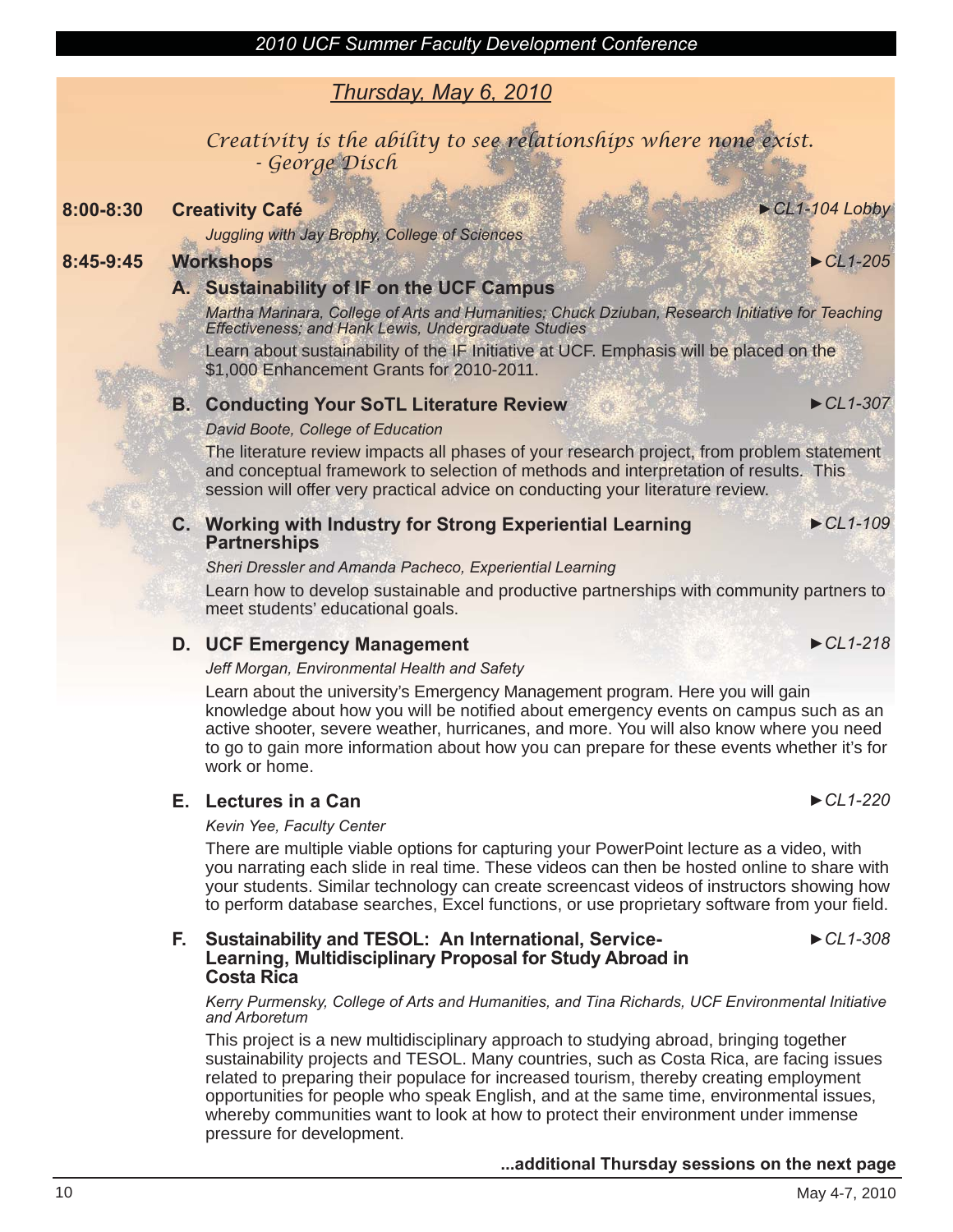# **9:45-10:00 Break**

# **10:00-11:00 Workshops**

# **A. From Problem Solving to Inquiry: Teaching Research ►***CL1-307*

*Kim Schneider, Undergraduate Research, and Lisa Logan, College of Arts and Education* Learn about the opportunities that are available to UCF students in learning "how to do research" at the undergraduate level. Learn what resources are available to assist students in research and how to embed these opportunities into your classes.

# **B. Projects that Build Sustainability into Your Course** *►CL1-220*

#### *Peter Jacques, College of Sciences*

This workshop will provide some discussion on how to think about sustainability and provide time for faculty to create a project or curriculum idea surrounding the core ideas of sustainability for a course. This can be a single project or work toward threading sustainability through the entire course as a major theme.

#### **C. Are You Ready For Prime Time? Best Practices for Video-Delivered Lectures** *►CL1-218*

#### *Joyce Nutta, College of Education, and Tim Brown, School of Communication*

Whether you are considering recording your live lectures for students to review online after attending class or planning to develop an entire course delivered via prerecorded video, there are some simple do's and don'ts that will make the experience smoother for you and your students. In this workshop you will sample the student experience in video instruction before we turn to practical tips about the technology used to create the videos.

# **D. Addressing Global Concerns through General Education** *►CL1-205*

## *Kevin Hovland, Director Global Initiatives Curricular Change, AAC&U*

What does it mean to be a well-educated and responsible citizen in today's global context? How should one act in the face of large, unsolved, global problems? The Association of American Colleges and Universities (AAC&U) launched a professional development social network for educators interested in global learning. Participants will share ideas and experiences to help frame the agenda for Global Education in the 21st Century.

# **E. Civility Now Part I: Integrity In and Out of the Classroom ►***CL1-309*

*Patty Farris, Dispute Resolution Services, and Jennifer Wright, Student Academic Resource Center* Students need to learn how to behave with integrity, from academic honesty to controversy with civility. This session will be an exploration into a common language on the subject of integrity, as well as some activities currently occurring at UCF to promote student civility.

# **F. Healthy Knights 2020: A Discussion About Health Related Academic Impediments**

**►***CL1-308*

#### *Teresa M. Chmelir and Mary Owens, UCF Counseling Center*

According to the 2009 and 2008 ACHA (American College Health Association) NCHA-II (National College Health Assessment) data reported by the UCF freshmen, the top three academic impediments are: stress, sleep difficulties, and cold/flu/sore throat. This session will address these issues by discussing the behavior/health issues which may be affecting the learning and academic outcomes of the students; ways to recognize when students are suffering from sleep deprivation, time management issues, stress/anxiety and balance of work-class load; and to increase awareness about campus resources that are available to the UCF community. This session will also serve as an opportunity for the faculty to discuss their concerns and share some of their experiences in the classroom regarding these issues. A possible outcome of the session would be to identify interested faculty members who would be willing to serve as a member of a focus group to continue discussion and explore possible methods of successfully dealing with some of these health issues.

**...additional Thursday sessions on the next page**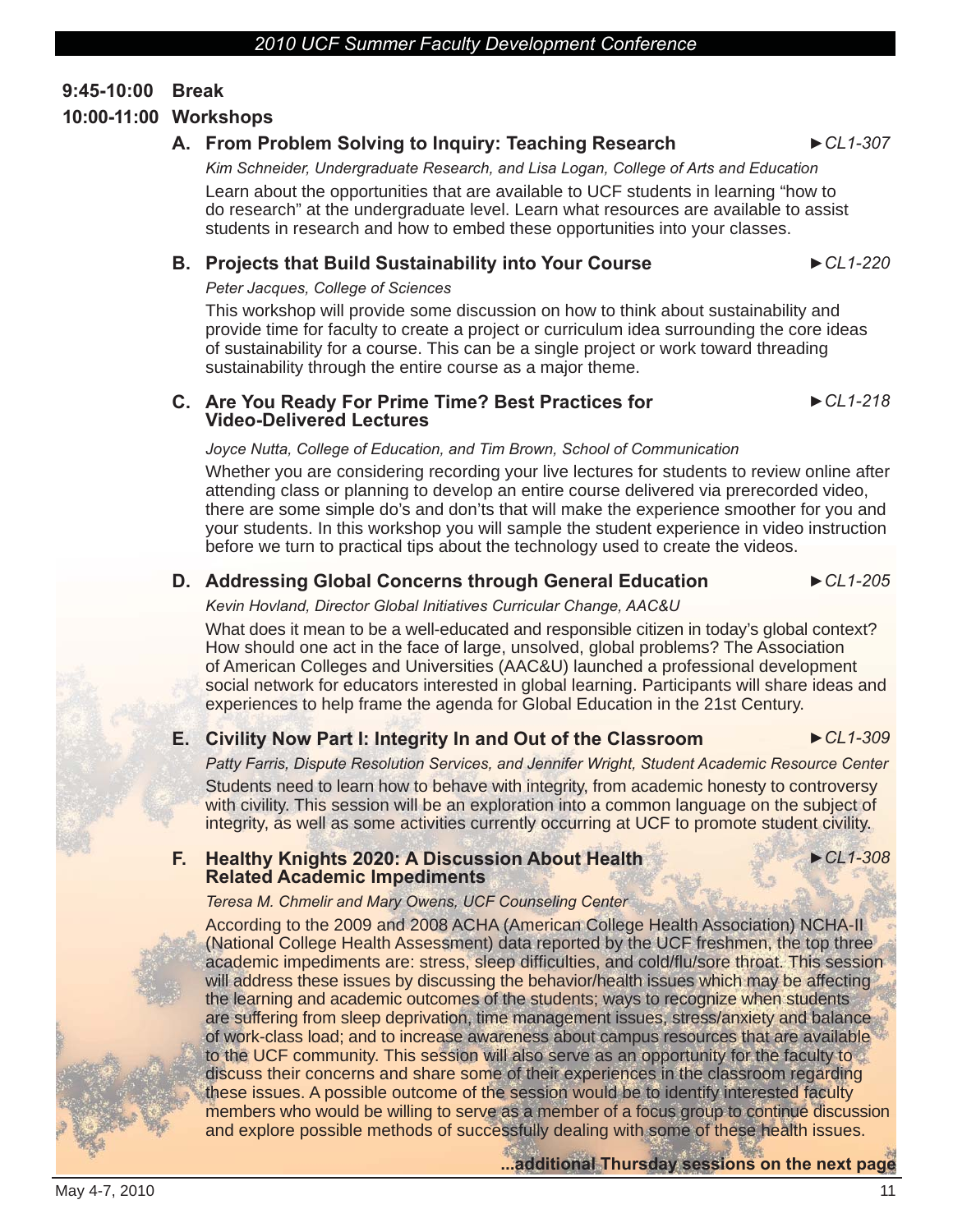# **G. Legal Issues in Experiential Learning ►***CL1-109*

*Sheri Dressler and Amanda Pacheco, Experiential Learning*

We will review the basic legal issues and solutions that apply to building internship and service-learning courses.

# **11:00-11:15 Break**

# **11:15-12:15 Workshops**

# **A. IF and InfoLit Modules ►***CL1-205*

*Elizabeth Killingsworth and Corinne Bishop, University Libraries, and Kelvin Thompson, Center for Distributed Learning*

Learn about the new InfoLit modules coming out this year and how to best utilize the modules in your classes—on-campus and on-line. Review the statistics presented on the current modules and offer your suggestions for improvements on them. Emphasis will be placed on modification of the modules for specific class needs.

# **B. Did You Want To Supersize That? Moving Into the World of Large Class Teaching**

*Alisha Janowsky and Pam Thomas, College of Sciences*

This session will focus on some overarching themes that arise when moving into classes of 100-plus students such as attendance and participation, assessment and writing, course management, and your teaching persona. A portion of this session will involve working on actual course practices/modifications you may wish to implement in your large classes, so please bring any materials relevant to your particular course with you.

# **C. Using Facebook and Twitter in Your Class ►***CL1-219*

*Tim Brown, College of Arts and Humanities; Kenyatta Rivers, College of Health and Public Affairs; and Tom Bryer, College of Health and Public Affairs*

This faculty panel will present their pedagogical choices in using social media for instructional purposes. Come with questions and your own best practices to share.

# **D. Global and International Learning in the State of Florida ►***CL1-212*

## *Carole Hayes, Educational Political Analyst*

This session focuses on internationalization in the state of Florida. The speaker will share her experiences as a staff member of the Florida Board of Governors, including past ideas like the Florida Global Education Initiative and discussions of globalization as an area of programmatic strategic emphasis for Florida.

# **E. Civility Now Part II: User Applications ►***CL1-309*

*Patty Farris, Dispute Resolution Services, and Jennifer Wright, Student Academic Resource Center* This session will be a roundtable discussion to share ideas for promoting civility within your respective classroom or program. [see "Civility Now Part I", 10:00 a.m. for more information]

## **F. Students in Distress: Guidelines for Faculty and Staff Interventions**

#### *Stacey Pearson and Andrew Lucher, Counseling Center*

It can be overwhelming to think about helping a student in distress. For that matter, it can often be difficult to determine the amount of distress a student is experiencing. This program is to assist the University of Central Florida campus community to identify the needs of students experiencing emotional distress or academic difficulties due to psychological or behavioral problems. The goal of the workshop is to help faculty and staff recognize students in distress and make appropriate referrals for assistance to the Counseling Center or other campus and community resources.

# **...additional Thursday sessions on the next page**

**►***CL1-218*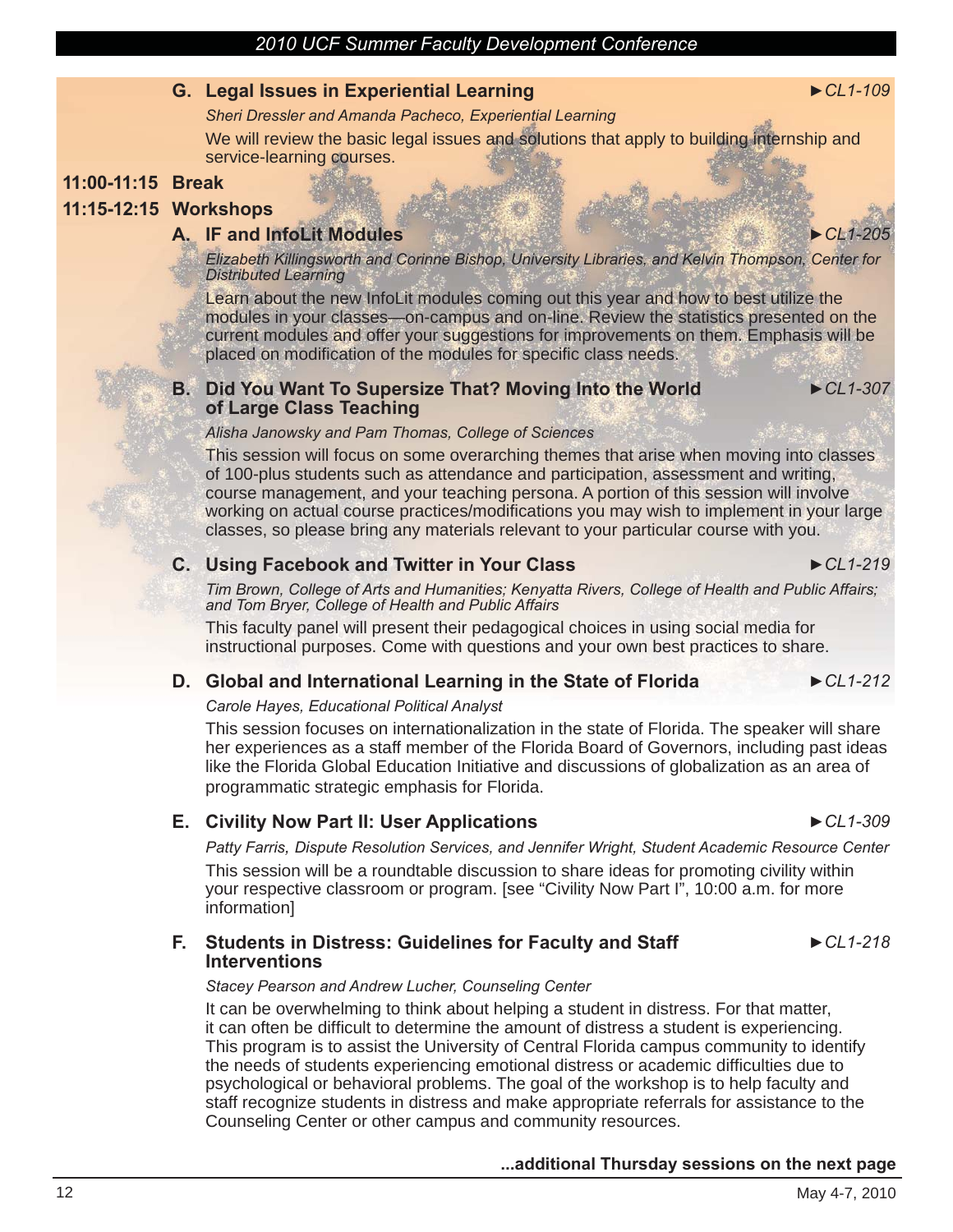# **G. Creating Successful University/K-12 Partnerships: Engaging STEM with Service-Learning**

*Linda Walters, College of Sciences; Demetria Hayes, Assistant Principal, Crooms Academy of Information Technology; and Melody Bowdon, Colllege of Arts and Humanities*

This panel discussion will feature participants in an innovative service-learning and civic engagement project that took place during the 2009-2010 academic year. Students from UCF marine biology courses created informational videos about hot topics in marine biology to share with the students at a local magnet high school. A team of students from the high school came to the UCF campus and collaborated with the college students to create oyster reef restoration mats as part of the Earth Day Network's Global Day of Service. Our panel will discuss this project as well as other recent innovations in servicelearning in the STEM disciplines at UCF, and will offer suggestions for best practices in creating successful university/K-12 partnerships.

# **12:30-1:30 Lunch on your own, OR Lunch and Clicker Shootout (must pre-register)**

This lunch is sponsored by three "clicker" companies, eInstruction, iClicker, and Turning Technologies. Representatives will each have 15 minutes to demonstrate their clicker products with you. Following lunch they will be available to speak with you at the Vendor showcase.

# **1:45-2:45 Workshops**

# **A. Vendor Showcase ►***Student Union-316*

Various sponsors, technology providers, and publishers.

#### **B. Survey Design for the Classroom and Teaching and Learning Research**

#### *Patrice (Pat) Lancey, Operational Excellence and Assessment Support*

This active session will provide an overview of the use of survey instruments and survey research methodology in teaching and learning research. Join us as we discuss best practices for deciding if a survey instrument is an appropriate measure for your research problem, considerations related to sampling, and the nuts and bolts of survey instrument construction.

#### **C. Webcourses@UCF Essentials Lab - First Time Users (2 hour seminar)**

*Elisabeth Greenwood, Center for Distributed Learning, and Kevin Yee, Faculty Center*

Learn about and complete the requirements to receive a Webcourses@UCF course section "on the spot" by attending this interactive training session where we will do the required Essentials training together. Participants will leave credentialed to activate their online course section, which can be used for distributing syllabus information, creating discussion boards, posting grades, and much more.

# **2:45-3:00 Break**

# **3:00-4:00 Workshops**

## **A. Safety and Crisis Management in Study Abroad ►***CL1-212*

*Rodney Cruce, On Point Saliency*

What do you do if there is an emergency alert while you are leading a study abroad? Participants of study abroad programs must have a certain level of awareness of known hazards for the regions they will visit. In addition, faculty leaders and participants should develop certain skills to deal with crises and emergencies. This session is a discussion of strategies for staying safe and how to address crises or emergencies while abroad.

**...additional Thursday sessions on the next page**

**►***CL1-218*

**►***CL1-219*

*► Student Union-316*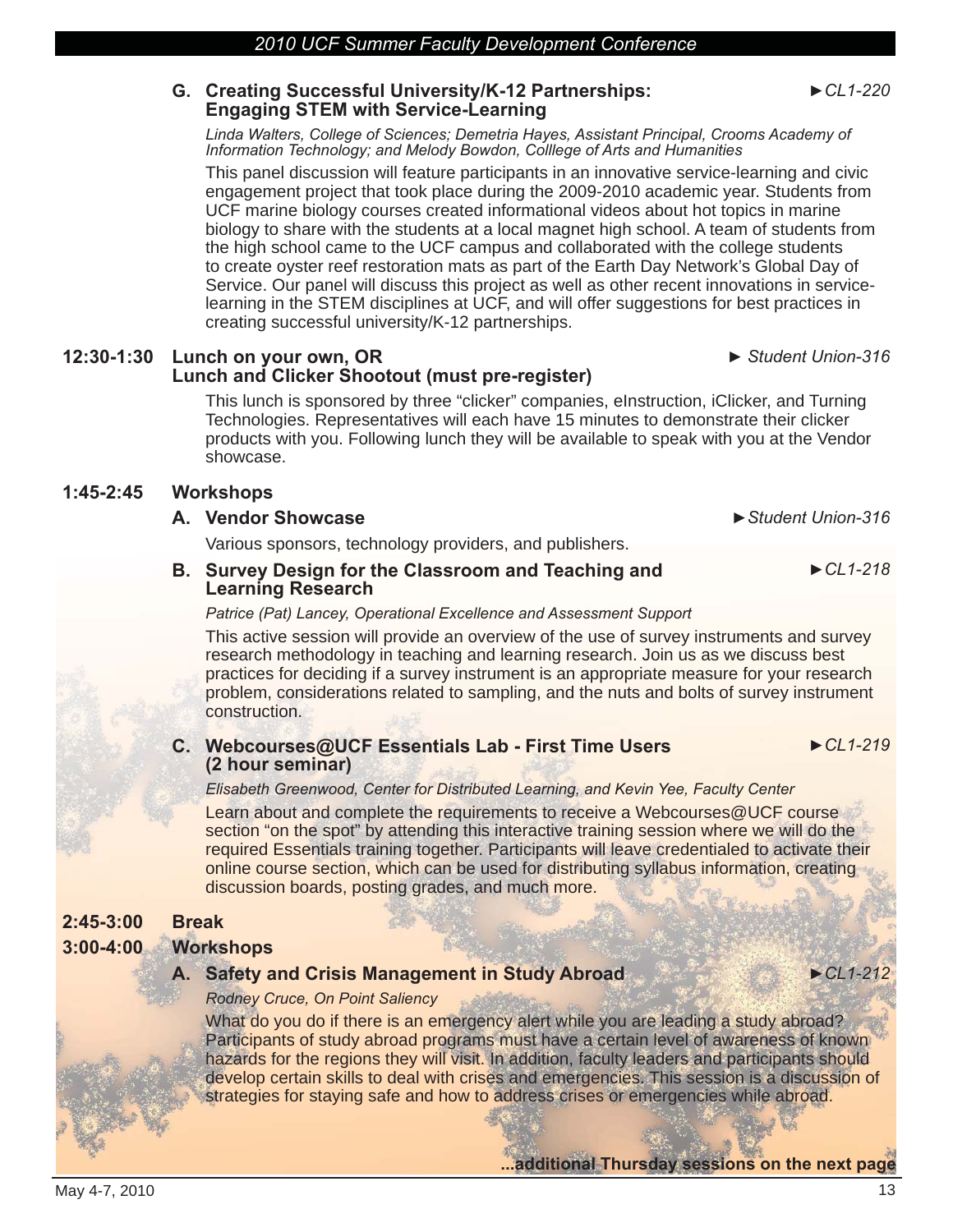# **B. Webcourses@UCF Essentials Lab - First Time Users (Continued from previous session)**

*►CL1-219*

#### *Elisabeth Greenwood, Center for Distributed Learning, and Kevin Yee, Faculty Center*

Learn about and complete the requirements to receive a Webcourses@UCF course section "on the spot" by attending this interactive training session where we will do the required Essentials training together. Participants will leave credentialed to activate their online course section, which can be used for distributing syllabus information, creating discussion boards, posting grades, and much more.

# **C. Special Collections and University Archives: An Overview**

**►***CL1-218*

#### *Laila Miletic-Vejzovic and John Venecek, UCF Libraries*

Special Collections and University Archives is a center for research and scholarship, offering a wealth of resources. Projects that we have done in partnership with other Florida institutions, e.g. CFM, dLOC, PALMM, etc., will be featured, as well as the *Carol Mundy Collection* of African American memorabilia. Ms. Mundy's collection was assembled over a period of seventeen years and ranges from the 1860s to the present. Included are many rare and ephemeral items such as books, magazines, pamphlets, post cards and pictures. Of particular local interest is the collection of rare Apopka documents that range from 1901-1945. These documents include a large number of items that once belonged to Ella Walls, whose persona was adopted by Zora Neal Hurston for her novel *Mules and Men*.

# **D. Excursion to Housing and Wellness Center ►***Student Union*

*Bus Stop*

Would you like to get a taste of student life? Take a tour of the Academic Village Housing Community to see our students' living quarters! Vans will pick you up at the bus loop behind the Student Union (near the Pegasus Ballroom) and take you to the Ferrell Commons where you will walk across the street, through the Recreation and Wellness Center and on to tour a residence hall room in housing. Vans will return you to the Student Union. Please sign up as space is limited! See sign-up sheet at the Faculty Center.

*Innovation is fostered by information gathered from new connections; from insights gained by journeys into other disciplines or places; from active, collegial networks and fl uid, open boundaries. Innovation arises from ongoing circles of exchange, where information is not just accumulated or stored, but created. Knowledge is generated anew from connections that weren't there before.* 

 *- Margaret J. Wheatley*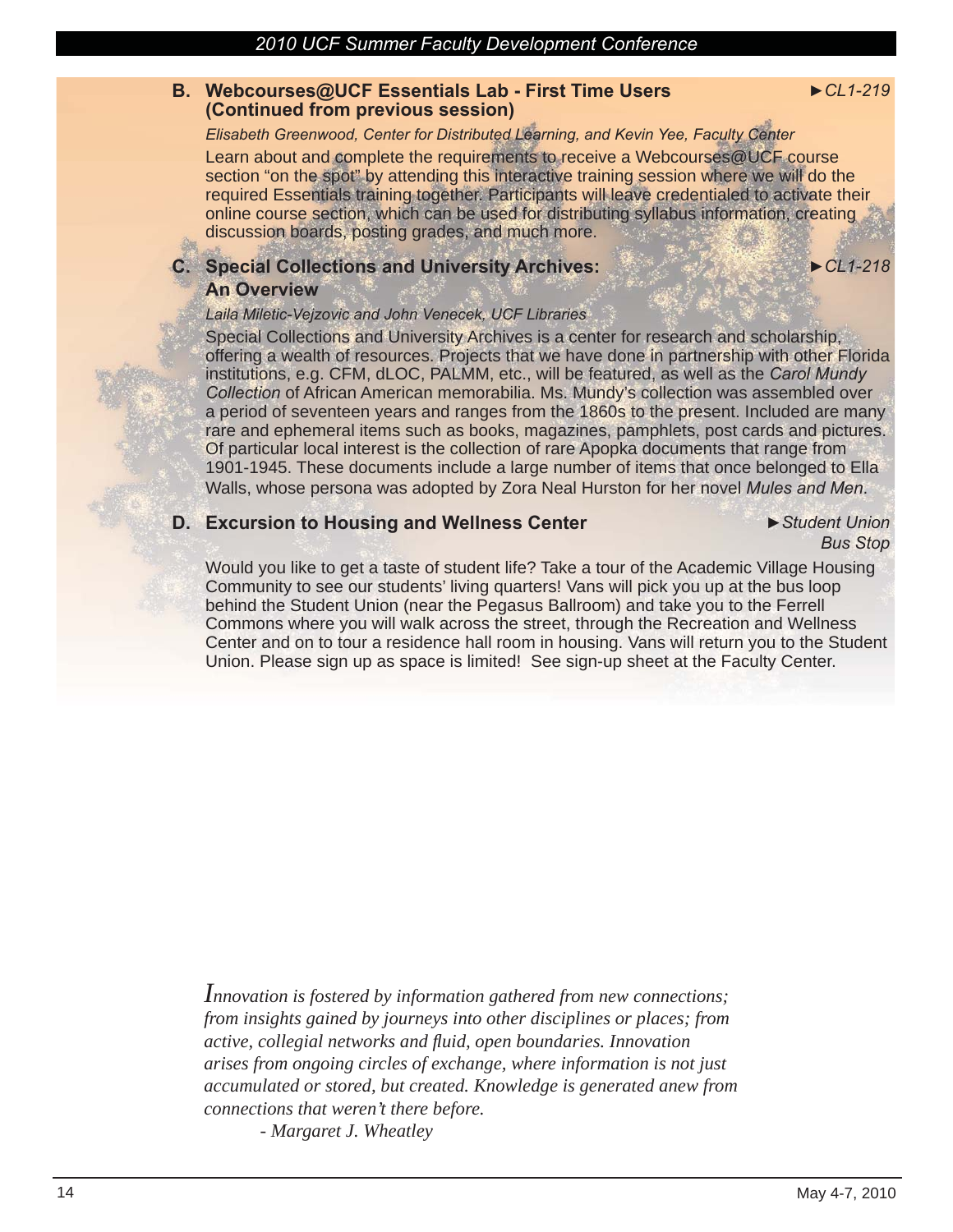# *Friday, May 7, 2010*

*Creativity, as has been said, consists largely of rearranging what we know in order to find out what we do not know. Hence, to think creatively, we must be able to look afresh at what we normally take for granted.*

 *- George Kneller*

# **8:00-8:30 Creativity Café ►***CL1-104 Lobby*

*Irish Ballads with Academic Attitude Neil Patten, Graduate Research Assistant in the Information Fluency Initiative, and Ph.D. student in Text and Technology program at UCF*

# **8:45-9:45 Workshops**

#### **A. Adobe Acrobat Connect Pro, Best Practices for Popular Features at UCF** *►CL1-220*

# **Don Merritt, Office of Instructional Resources**

This presentation will cover the most in-demand features of Adobe Connect and provide tips for best practices while utilizing such features as camera and voice sharing (including equipment recommendations), VoIP audio, bandwidth usage, recording a meeting, sharing documents, and tips for meeting hosts. As time permits, examples of popular uses of Adobe Connect at UCF will also be considered.

# **B. The Role of Study Abroad in Global Learning** *►CL1-212*

# *Angel Cardec, International Studies*

This session is a discussion on how to use different learning abroad experiences to enhance courses and curriculum. At the end of the session, participants should be able to present a one-page summary proposal of ways they would include a learning abroad experience with one of their regular courses or co-curricular activities.

# **C. Alligator Princess Part I: One Woman's Solo Paddle on the St. Johns River**

# *Michelle Thatcher and Daniel Flick, Association of Florida Conservation Districts*

Join us as Michelle Thatcher takes us on her solo journey down the historic St. John's River. This is her adventure of getting up close and personal with the river once called the "Nile of the Americas" via alligators, river "characters", wild hogs, hunters, vinetangled swamps and wide, shallow marshes. With only a map and compass and her 14 foot kayak, Michelle may be the first to paddle the entire St. Johns River. Through this trip Michelle has gained a unique understanding and appreciation of the river and its issues. Now that she's seen the river and its declining water levels first-hand, she said she's more convinced than ever that conservation is vital to its future. Michelle's website is <http:// www.alligatorprincess.com/>. Join us on this exciting exploration!

# **D. Got Clickers? Part I ►***CL1-309*

*Stephen O'Connell and Jenna Nobili, First Year Advising and Exploration*

The use of handheld electronic devices to discover immediate feedback on student learning and interest is a growing technology in education. This session will be a description of the use of Clickers in and out of the classroom, the software necessary for implementing the use of clickers, and a practice session.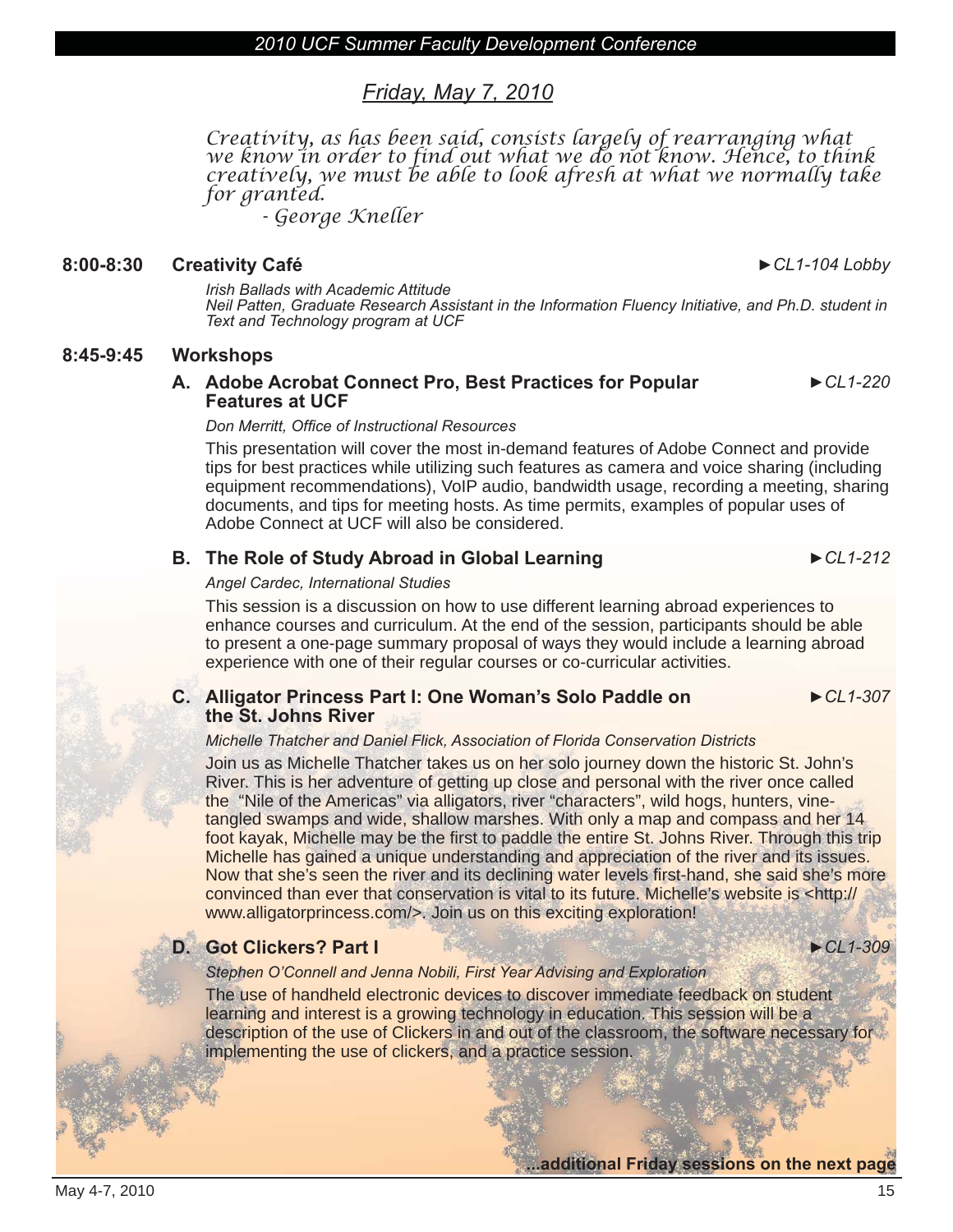# **E. Scholarship of Teaching and Learning Research? - Help! ►***CL1-218*

*Patsy Moskal, Research Initiative for Teaching Effectiveness*

Bring your ideas and we will discuss how you can enhance your SoTL research design, find sources for additional data, and learn where you can go for more help.

# **F. Introducing** *UCF on iTunesU ►CL1-219*

*John Raible and Kelvin Thompson, Center for Distributed Learning*

UCF faculty may now create their own audio or video podcasts for students through an institution-specific implementation of the popular digital media player, iTunes. After an overview of the tool's functionality and faculty best practices, session participants will have the opportunity to get hands-on experience with the system while *UCF on iTunes U* is being set up for their summer and fall courses.

# **9:45-10:00 Break**

# **10:00-11:00 Workshops**

# **A. E-Books at UCF** *►CL1-218*

# *Michael Arthur and Renee Montgomery, UCF Libraries*

How many e-books are available to you in the UCF Libraries collection? Over 200,000! How can they be used in classes, how can they be stored on devices, how are UCF students using these titles now, and how can they be accessed? Get your e-book questions answered.

# **B. Managing Your Lecture with MOBI** *►CL1-308*

# *Greg Kilkenny, eInstruction*

The INTERWRITEMOBI makes managing your lectures easier and more effective. Learn how to use this wireless device to control your presentation while also allowing you to move around the lecture hall, collaborate and assess students. It integrates with the CPS response system to foster a collaborative learning environment even in large classes. The Mobi complements other applications—Word, Excel, PPT, audio/video, web browsing allowing the user to annotate, capture and record parts of the lecture.

# **C. Alligator Princess Part II: Creating a Sense of Connection to Nature Through Film**

# *Michelle Thatcher and Daniel Flick, Association of Florida Conservation Districts*

Join in the journey as Michelle Thatcher and Daniel Flick, co-producers of the "Alligator Princess of America's Nile," share their thoughts and insights on creating a relationship with the St. Johns River through intimate visuals and music. Their goal in producing the film is to help others share their love and appreciation of one of our greatest environmental treasures, not purely through the sharing of facts, but through the power of the story, the beauty of its essence and music influenced by nature itself. As the river grows, from a trickle in south Florida to one of the largest ports, the film score develops structurally and thematically to carry the listener on an auditory voyage toward the sea. The sounds of music and nature blend to create a sonority as unique as the environment it expresses. Far too often the sustaining natural wonders of our surroundings are looked upon purely as resources to be consumed and exploited, and are not seen as living, life-giving entities. Through the film, we will celebrate the river and its intricate environment.

# **D.** Internationalizing on a Budget ▶ CL1-212

*Diane Chase, Vice Provost for Academic Affairs*

This session includes a discussion about internationalization for lean times. It includes an overall vision for internationalization at UCF, as well as how to approach internationalization strategies efficiently through collaboration, technology and entrepreneurship.

# **...additional Friday sessions on the next page**

## 16 May 4-7, 2010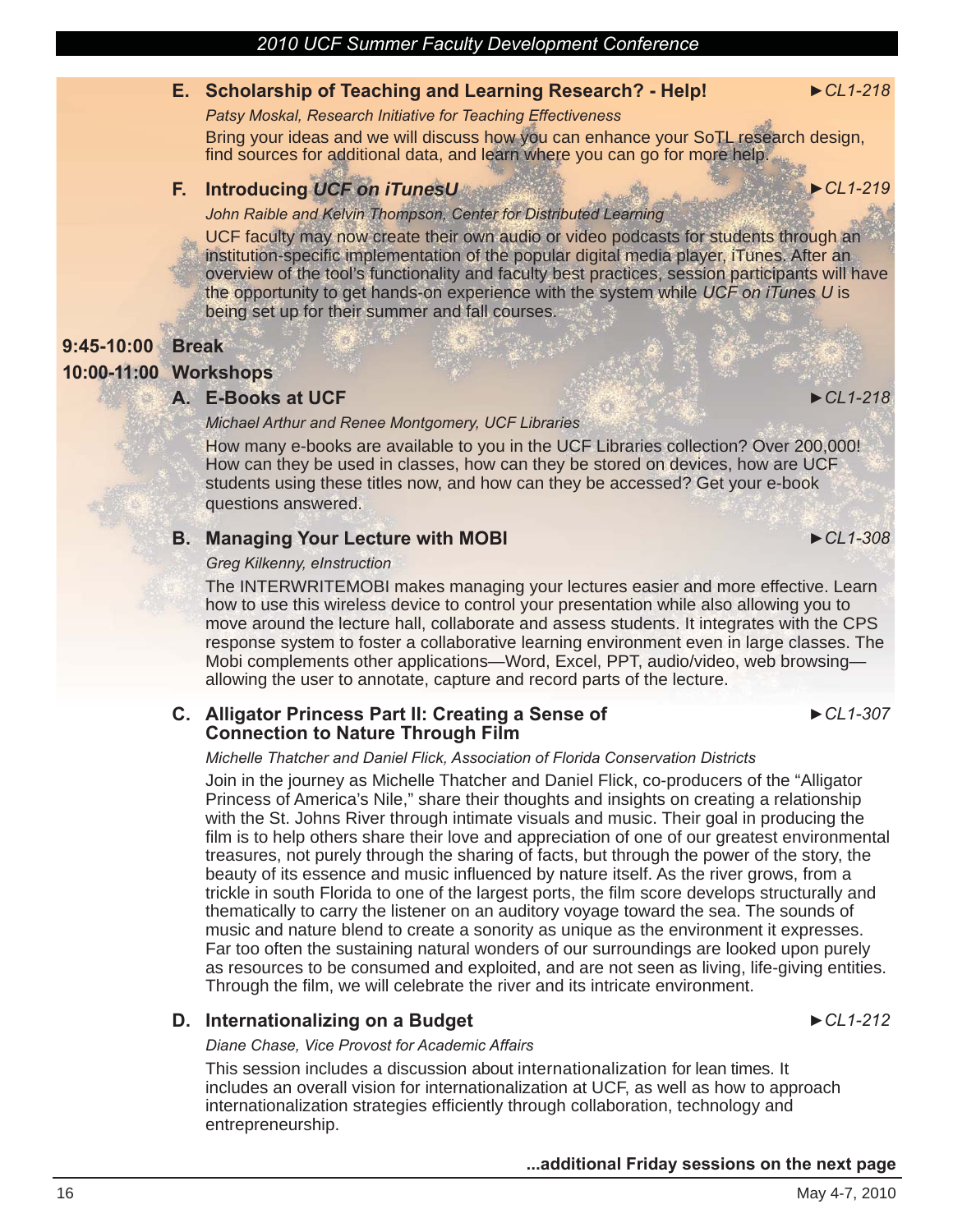# **E. Academic Dishonesty: From A to Z ►***CL1-220*

*Nancy Stanlick, College of Arts and Humanities; Patti MacKown, Student Development and Enrollment Services; and Eric Main, Faculty Center*

Join this focus group discussion for developing teaching and learning modules for faculty and students regarding promoting academic integrity and the new "Z" designation, a transcript element denoting an academic violation.

# **F. Got Clickers? Part II** *►CL1-309*

*Stephen O'Connell and Jenna Nobili, First Year Advising and Exploration*

This will be roundtable a discussion to share ideas for utilizing Clicker technology, handheld electronic devices to discover immediate feedback on student learning within your respective classroom or program. [see "Got Clickers? Part I", 10:00 a.m. for more information]

# **G. New Information About the Institutional Review Board** *►CL1-219*

*Joseph Bielitzki, Joanne Muratori, and Janice Turchin, Institutional Review Board* This session will present an overview and updates of the IRB submission process and review determination.

# **11:00-1:30 Lunch on your own and poster preparation**

# **1:30-4:00 Faculty Showcase, Reception and Door Prizes** *►Pegasus Ballroom*

Participants will share their projects with colleagues. To allow everyone a chance to present their work, half the projects will be displayed from 1:30-2:00 and the other half

A fractal designed by Arwen Main composes the cover of your program. Before the mid 1970s, nature was considered a "rough" or noisy Euclidean Geometry. Benoit Mandelbrot, an award winning Mathematician, introduced us to fractals. He believed that fractals were more intuitive and natural than the artificially smooth objects of traditional Euclidean geometry. Natural fractals include the shapes of mountains, coastlines and the Mississippi delta; the structures of ferns, peacock tails and sea shells; and the clustering of galaxies. Think of the shapes of a bare, winter tree. Because nature always follows the simplest and most efficient path, each large branch traces out the same basic pattern as the entire tree. Each smaller branch has the same shape as the larger branch and, in turn, the same shape as the entire tree. This iteration at all levels of organization from the smallest twig to the whole tree is a natural fractal.



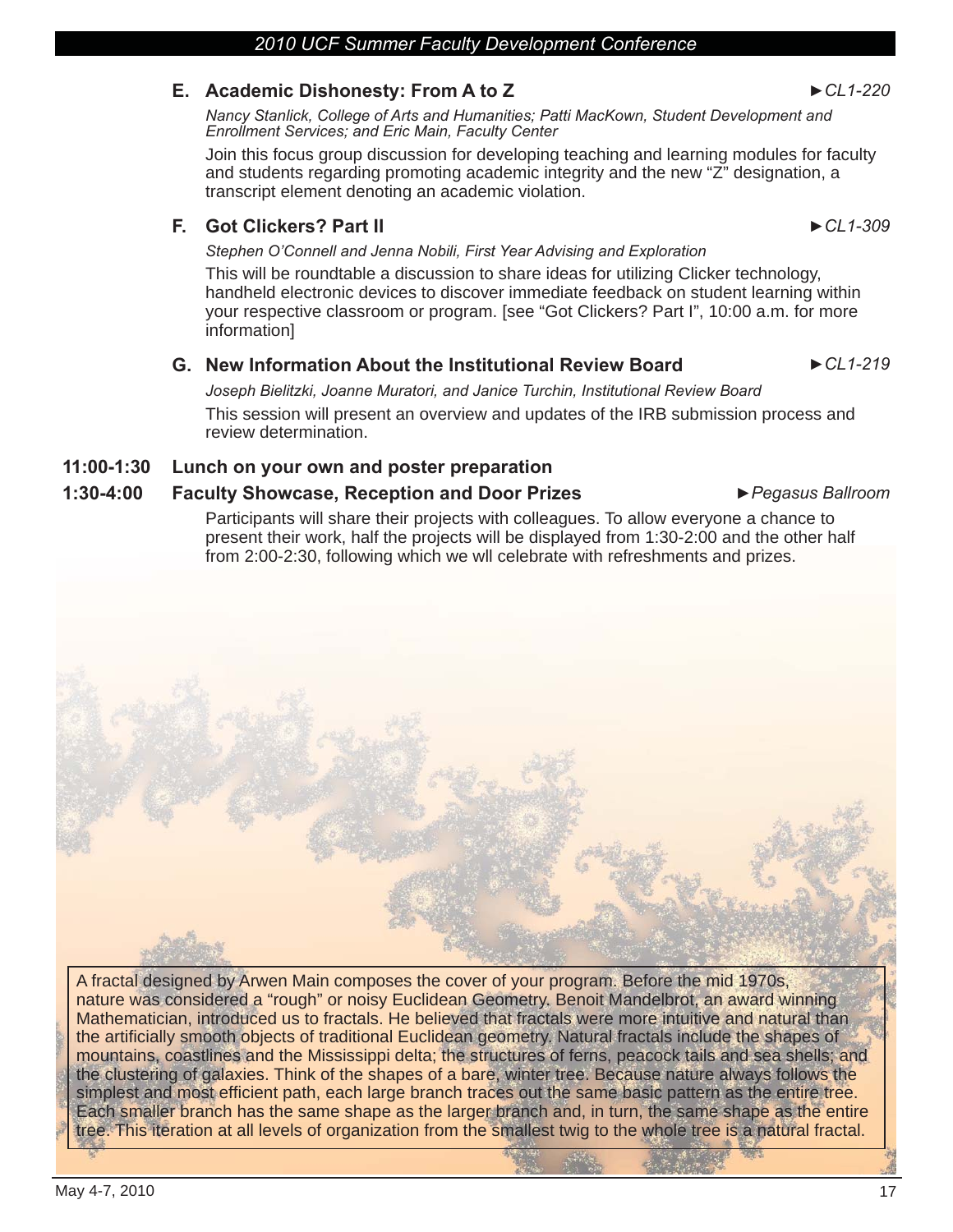

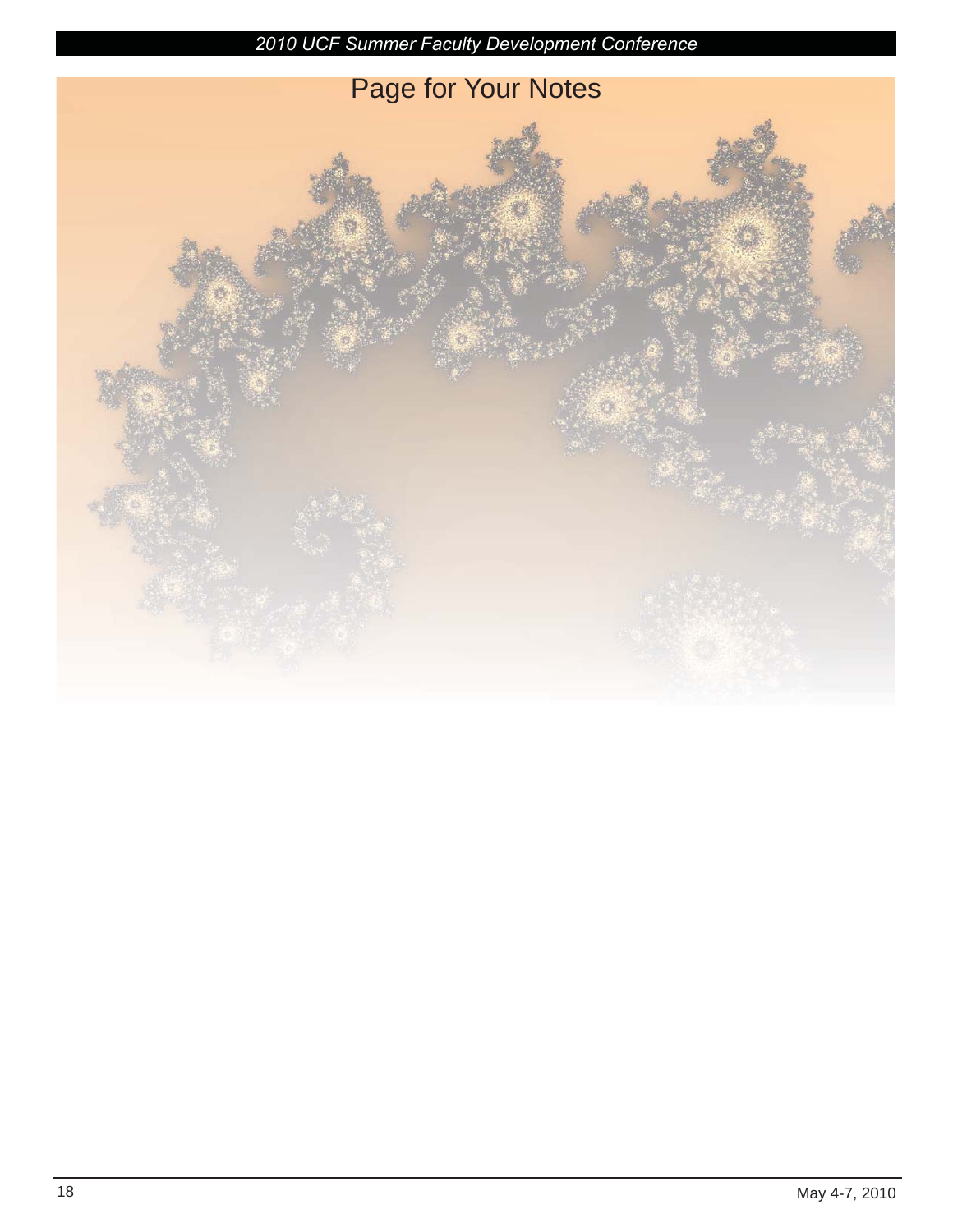